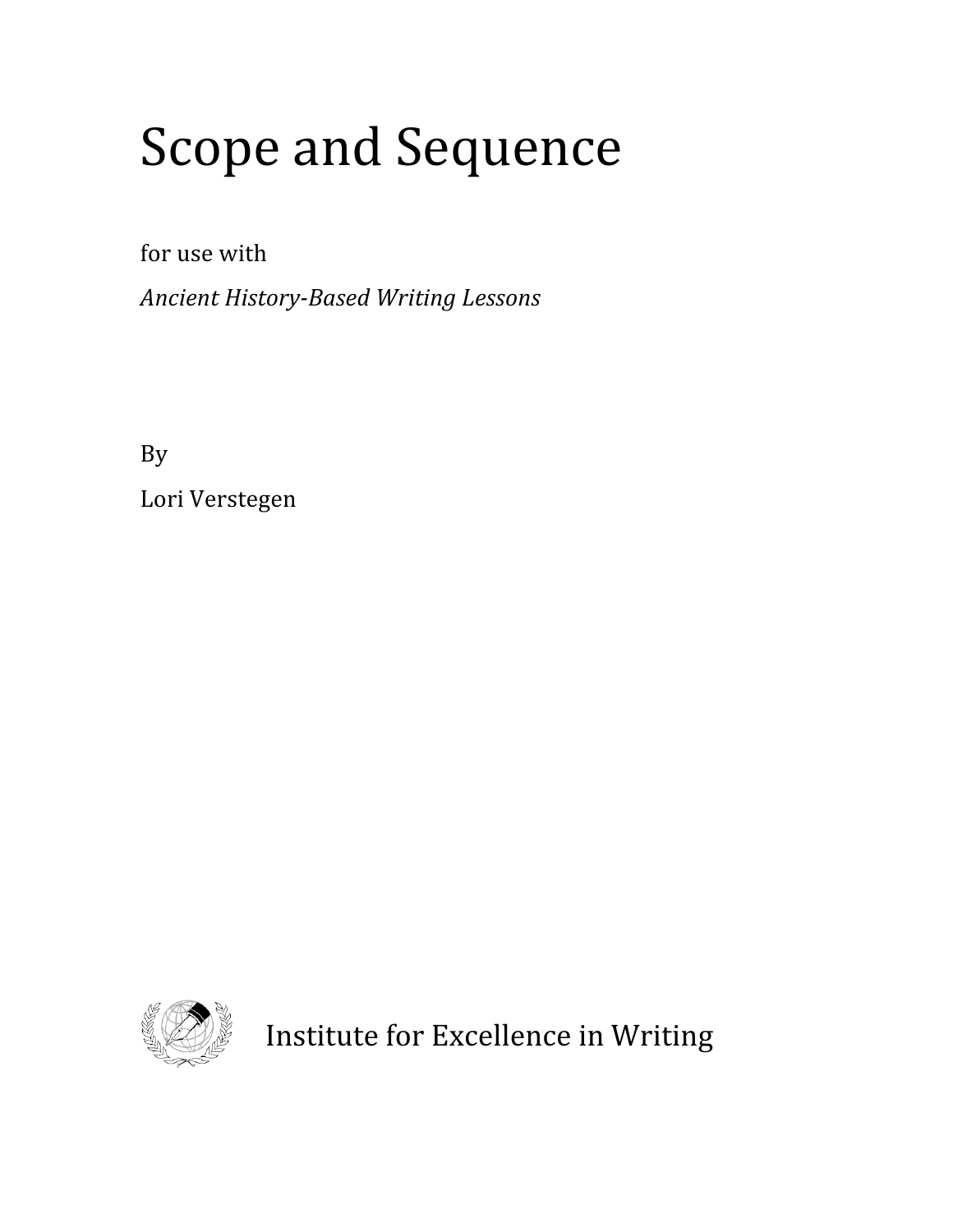## **SCOPE
AND
SEQUENCE**

| <b>LESSONS</b>         | <b>STRUCTURE</b>                                                               | <b>STYLE</b>                                                                                                        |
|------------------------|--------------------------------------------------------------------------------|---------------------------------------------------------------------------------------------------------------------|
| $1 - 2$                | Poetry                                                                         | Quality Adjectives; Alliteration<br>Strong Verbs & -ly Words                                                        |
| $3 - 5$                | IEW Units I & II:<br><b>Key Word Outlining</b>                                 | <b>Creating Titles</b><br>#3 & #6 Sentence Openers<br><b>Appealing to Five Senses</b>                               |
| $6 - 8$                | IEW Unit IV:<br><b>Summarizing References</b><br>(Topic Sentences & Clinchers) | Banning "I" and "You" in Reports<br>#2 Sentence Opener<br>The Who/Which Clause                                      |
| $9 - 12$               | IEW Unit III:<br><b>Narrative Stories</b>                                      | <b>Appealing to Five Senses</b><br><b>Showing Emotions</b><br>Decorations:<br>Conversation, 3sss, Simile, Metaphors |
| 13<br>plus<br>optional | IEW Unit IX:<br><b>Critiques of Literature</b>                                 | Avoiding "I" and "my"                                                                                               |
| $14 - 15$              | IEW Unit VI:<br><b>Multiple Source Research Reports</b>                        | Adverb clauses:<br>www.asia.because Clause Dress-up<br>#5 Sentence Opener                                           |
| $16 - 18$              | IEW Unit VI & VIII:<br><b>Research Reports</b><br>in Formal Essay Format       | Continued Practice of All of Above                                                                                  |
| 19                     | IEW Unit V:<br><b>Writing from Pictures</b>                                    | <b>Best Decoration Contest</b>                                                                                      |
| $20 - 22$              | IEW Unit VII:<br><b>Creative Writing</b>                                       | <b>Question Starter Words</b><br>for Brainstorming                                                                  |